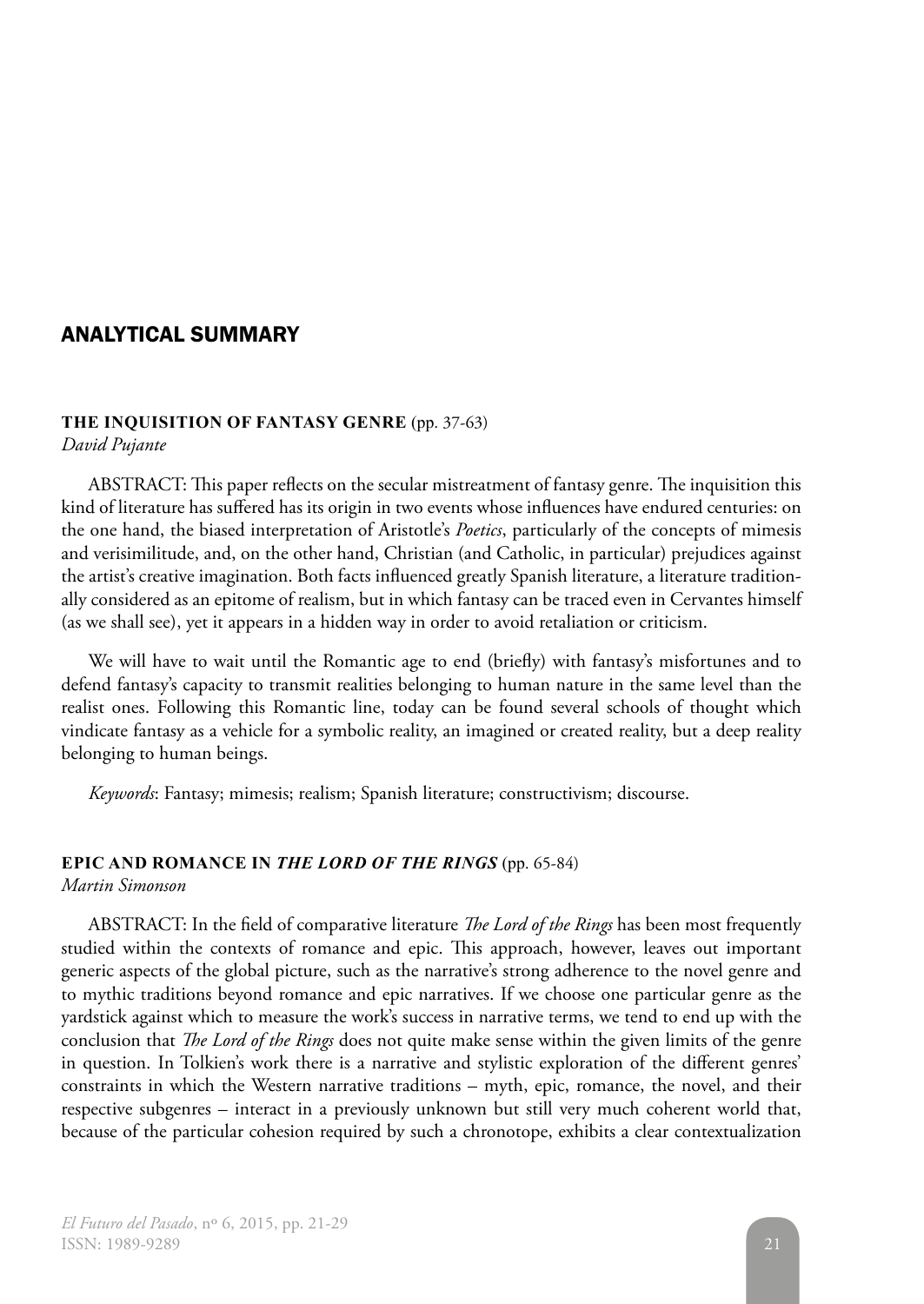of references to the previous traditions. As opposed to many contemporary literary expressions, the ensuing absence of irony and parody creates a generic dialogue, in which the various narrative traditions explore and interrogate each other's limits without rendering the others absurdly incompatible, ridiculous or superfluous.

*Keywords*: J. R. R. Tolkien; *The Lord of the Rings*; Comparative literature; Genre criticism; 20th century English literature.

## **REWRITING THE SALEM WITCHCRAFT TRIALS IN CONTEMPORARY POPULAR**

**LITERATURE** (pp. 85-126) *Marta María Gutiérrez Rodríguez*

ABSTRACT: The Salem Witchcraft Trials (1692) have received a lot of attention from history and literature, although there are very few critical analysis of how this historical event has entered the literary field. Many works of historical fiction – considered the most suitable literary genre to talk about an historical event - have used it in their storylines; however, popular genres such as romance, crime fiction, fantasy and science fiction have also shown an interest in this witch hunt. The main reason for this interest can be found in the lack of final conclusions as regards what really happened in Salem. The main objective of this paper is to show how what happened in Salem has entered contemporary popular fiction with the aim of showing the interest that it still arises and to vindicate the production of more critical works about the literary construction of one of the events that most dramatically has affected the configuration of the American mind.

*Keywords*: Salem; witchcraft; romance novels; crime fiction; fantasy; science fiction.

### **ANALYZING THE MYTH OF GAIA AND THE ECOCRITICAL POINT OF VIEW IN AVATAR, BY JAMES CAMERON** (pp. 127-151)

*María Antonia Mezquita Fernández*

ABSTRACT: It is well-known that Popular Culture contains a wide variety of myths. In *Avatar*, a representation of the Myth of Gaia can be distinguished in the world James Cameron created. However, the film can be also analyzed from an ecocritical point of view. Consequently, the following article will show, through such myth and also through James Lovelock's hypothesis, how Gaia can be observed in Pandora and properly recognized in Eywa Goddess. According to Ecocriticism, Cameron's view on Pandora is that in which defending the environment is the most relevant issue. The Na'vi, who is the weakest and oppressed group, will be able to overcome the difficulties and defeat the interests of a modern society focused on extracting natural resources at any cost.

*Keywords*: Popular Culture; *Avatar*; Gaia; Ecocriticism; Environmental Justice.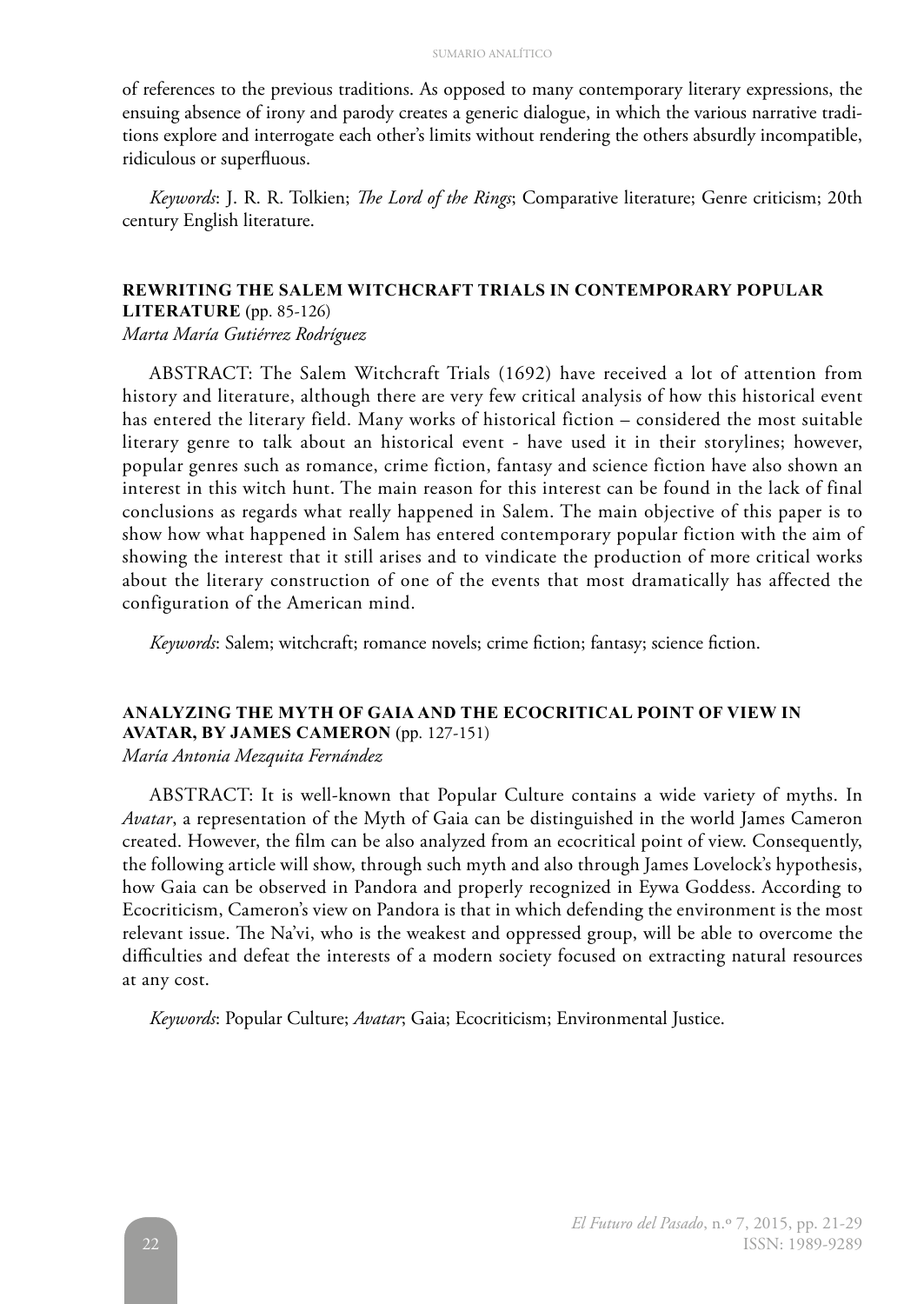## **THE VAMPIRE: FROM MYSTERIOUS COUNT TO ROCK STAR AND BACK TO THE COFFIN** (pp. 153-174) *Sara Segovia Esteban*

ABSTRACT: This paper presents a brief review of the evolution of the myth and archetype of the vampire from its roots in European folklore to our days, being Polidori's vampire its first literary appearance and *The Strain*'s vampire the last example from popular culture. So the European legendary, Western literature and TV and films culture from the last decades of the 20<sup>th</sup> and 21<sup>st</sup> centuries integrate in a paper whose aim is to outline the evolution of an ancient archetype which survives thanks to adaptation and change. To conclude, an evolution hypothesis is sketched from the last appearance of vampires on screen: *The Strain*.

*Keywords*: Vampire; Folklore; Literature; *Dracula*; Anne Rice; *The Strain*.

#### **THE MANHOOD MYTH AND ITS EVOLUTION IN MARVEL COMICS THROUGH 20TH CENTURY** (pp. 175-217) *José Joaquín Rodríguez Moreno*

ABSTRACT: Male characters were the main protagonists in Marvel Comics through 20<sup>th</sup> century. These male characters showed some recurrent characteristics that helped to create a manhood myth. However, this myth evolved since 1961, widening the until then tight masculinity borders. The goals of this article are, first of all, to understand what the manhood myth message was, how affected young, mature and old men, and in what way it changed. In second place, we aim to understand what social, economic and production transformations helped to develop a new manhood myth. To do it, we are going to study one hundred and something Marvel comic books from 1940 to 2000, analyzing archetypes from a Cultural Studies perspective. Between our conclusions we can highlight the existence of a Patriarchal Manhood model which survived without problem until 1960 because a mix of political, economic and productive factors, but this model started to be challenged in 1961 with important changes in the production process in the Marvel Comics bullpen, and was helped by the political, economic and social problems from the 60s and 70s. In spite of this, we cannot say that the manhood myth evolved in an irrevocable and stoppable way. On the contrary, we can observe a struggle between old and new manhood myths.

*Keywords*: Marvel Comics; Cultural Studies; manhood myth; Gender Studies.

#### **MYTHOLOGY, POPULAR CULTURE AND ROLE-PLAYING GAMES** (pp. 219-237)

*Iván Pérez Miranda y Severiano Acosta del Río*

ABSTRACT: Since their origins, role-playing games have been linked with the fantasy literature genre, which in turn rewrites the mythic stories. Role-playing games and fantasy literature will establish a dialogue exercising a reciprocal influence and making contact with another type of media like cinema, comic-books or videogames. In this dialogue, mythology will be present indeed. This paper's intention is to delve in the relationships between mythology, popular culture and the roleplaying games, since their influences and inspirations, to the very structure of the narrative in roleplaying games, where players take the role of heroes going through their initiatory journey, a journey with a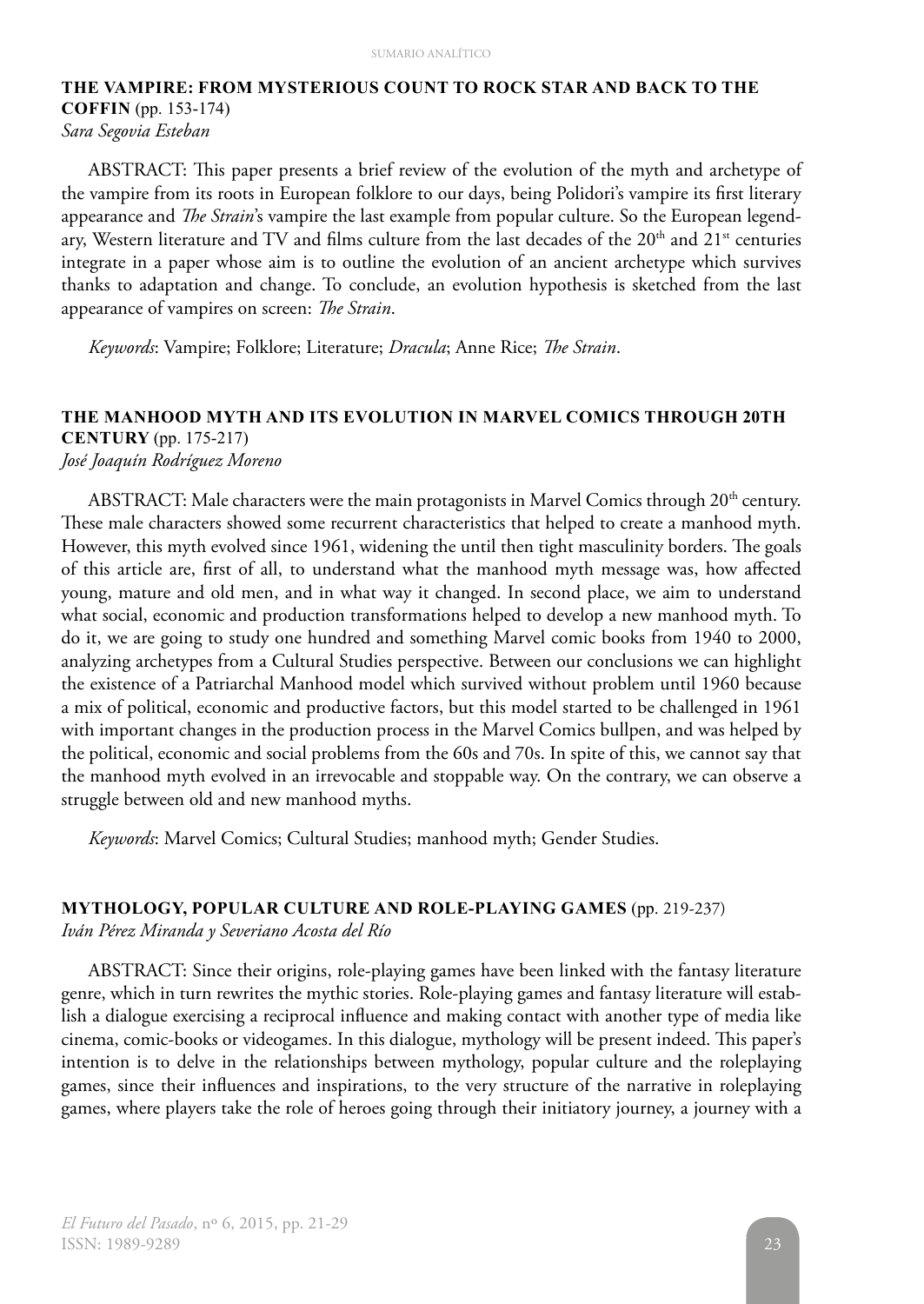great potential to educate, in which both players and their characters will evolve through their own endless stories.

*Keywords*: Mythology; Popular Culture; Role-playing games; Transmedia.

#### **REFUGEES AND ASSAILANTS FROM THE SEA: THE CONSTRUCTION OF ALIEN'S IMAGE IN THE SUPPLIANTS OF AESCHYLUS** (pp. 241-258) *Gabriella Seveso*

ABSTRACT: This article analyzes the construction of the alien's image in *The Suppliants* of Aeschylus. First, the foreigner excites curiosity and fascination, then he stirs up anxiety and rejection and he becomes 'barbarian', member of a culture uncivilized. Moreover, the author uses the look of the Other to describe apologetically his own culture and his own democracy. The analysis of the tragedy is useful to understand how we relate to other cultures and how we create the alien's image even in the present.

*Keywords*: Tragedy; Aeschylus; ancient education; alien's image; identity; barbarism.

#### **MYTH AND HISTORY: THE RIVALRY OF TWO BROTHERS** (pp. 259-278)

*Julio López Saco*

ABSTRACT: Western thought has been oriented towards highlighting the passion for knowledge and not by making relevant knowledge of the passions, ignoring or despising those traditional knowledges in which human beings are submerged since our birth as a genre and as individuals. As history has not only study what happened, but how he felt or thought who participated in what happened, as human beings, agents of history, act driven by passions, the myth is a product of the same. Narrative discourse of history, on the other hand, is not a neutral means to represent events and historical processes, but that is a matter of a mythical conception of reality. It is understood the attraction of the historical discourse if recognition to what extent it makes desirable is real. The word history proclaims ambiguity, combining objective and subjective aspects. Denotes the *res gestae*, but also the *history rerum gestarum*, including what happened and also the story of what has happened. The concept of history plays, therefore, the ambiguity that exists in the absence of proper distinction between the object of study, which is the human past, and the plot of the speech that on such an object is displayed. Historical representation employs the imagination and allows the potential reader to leave your imagination to help focus the past. The myth also influences social realities, exerting a legitimating role, or not, as it is the case with the political reality of a city or the prestigious noble family. Therefore, that today already not is should refer to separate clearly between myth and history, as all historical conception has mythical elements. In short, no action the mythical bordering, without some smack of the same is not history, without that it disqualifies it, but that enriches it.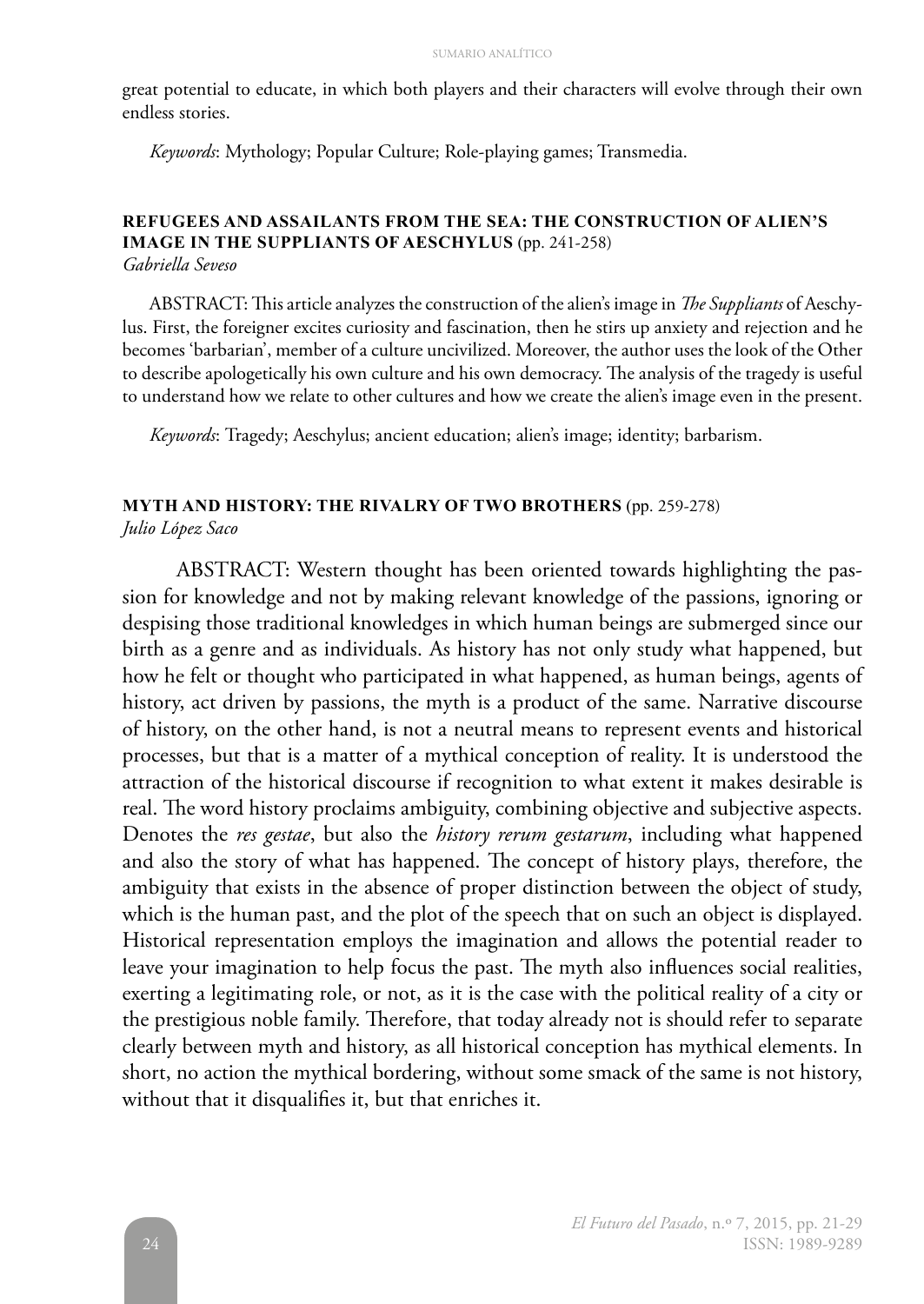*Keywords*: Myth; History; Thought; Narration.

#### **PLATONIC COMMUNISM: CRITICAL REVIEW OF AN UTOPIAN PROJECT AND SOCIO-POLITICAL IN ATHENS OF THE 5TH CENTURY BC** (pp. 279-293) *David Martínez Chico*

ABSTRACT: This paper aims to study the platonic «communism» as an utopian project which was never carried out. We survey the misnamed platonic communism and its forced relationship, with modern communism, which we analyze in depth. Besides that, by reviewing modern authors, we attempt to compare platonic communism with Marxism, searching for its beginning and causes, as well as its socio-politic aspects. Besides, we bear in mind the historical context where it appeared: Athens in the 5th century BC.

*Keywords*: Plato; Communism; Marxism; Politic; Social classes.

## **MATERIAL CULTURE BETWEEN MARRIAGE AND DECEASES IN THE EIGHTEENTH CENTURY** (pp. 295-322) *Francisco Sanz de la Higuera*

ABSTRACT: The availability of probate inventories developed, in the first instance, in the joyful moment of the marriage and, ultimately, in the troubled circumstances of the death of one spouse, usually the husband, with regard to 14 Burgos homes in the course of eighteenth century allows, in my opinion, to make a critical analysis of the diachrony of material culture and wealth levels in a bold and innovative way. All that from the perspective of evolutionary biases and socieconomic and socioprofessional categories where each of these household was incardinated. With these pages, historical reconstruction of material culture in the eighteenth centure enters a field sparsely studied dealt with in modern historiography, except in exceptional and exemplary contributions.

*Keywords*: Material culture; 18th Century; Burgos; Marriages; Deceases.

## **DROUGHTS, CRISIS AND BAD HARVEST IN SOUTHERN VALENCIAN LAND DURING MALDA ANOMALY (1760-1800)** (pp. 323-351)

*Adrián García Torres*

ABSTRACT: This article analyses the effects of droughts in agricultural production in Alicante, specifically in Medio Vinalopó, Bajo Vinalopó and Bajo Segura during one of the disturbances that occurred during Little Ice Age, known as *Maldá Anomaly* or *Maldá Oscillation*, which affected the Spanish Mediterranean front between 1760 and 1800. The key and higher scientific accuracy approximations to this topic in the Valencian territory have been developed by Armando Alberola Romá. Our objective is to enhance the contributions made by this author in order to obtain a larger sample for this period. For that reason, we have worked and contrasted information from different documentary sources that have been preserved from these decades. In the local archives from Novelda, Elche and Orihuela, the *Actas Capitulares* have been checked with the aim gaining an overview of this period; in the *Archivo de Protocolos* in Novelda, we have made a sample of census extension requests linked with the disastrous agricultural cycles in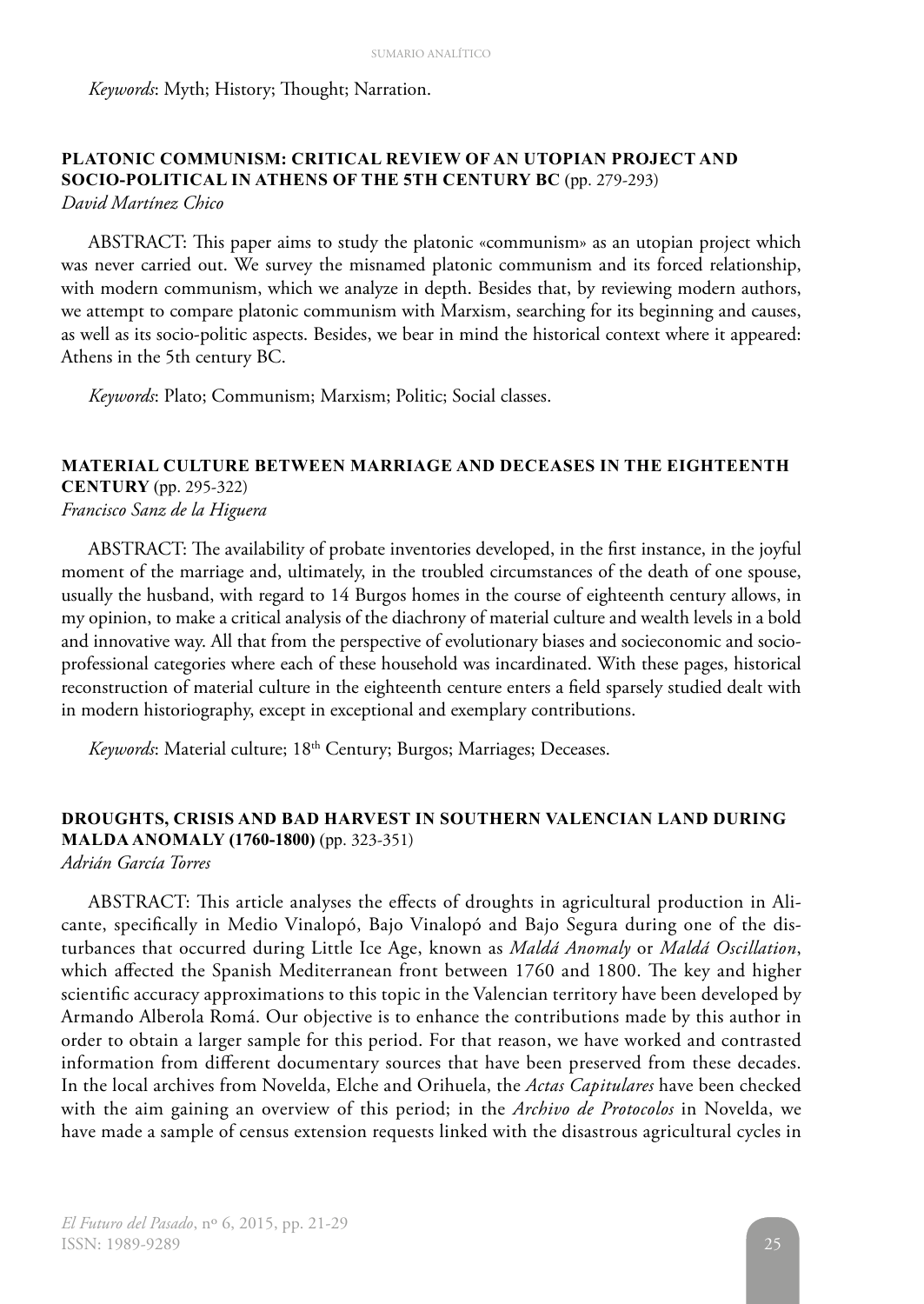Novelda, Aspe and Monforte del Cid; whereas in the *Archivo Histórico Provincial* of Alicante, we have contrasted the list of villages in the area of study with those recorded in the *Intendencia de Valencia,* which in epochs of scarce agricultural production due to adverse climatic conditions was used to cancel fiscal obligations.

Keywords: Crisis; Droughts: Little Ice Age; Malda Anomaly; 18<sup>th</sup> Century; Climatic change.

## **DOLL INDUSTRY IN SPAIN THROUGH HIS INVENTIONS, 1883-1914** (pp. 353-405)

*Pere Capellà Simó*

 ABSTRACT: In recent decades, the history of doll making has become a topic of recent research, both from the history of education and from the industrial history. This paper is a first historical approach to doll making in Spain through its inventions and patents before the First World War. The exhaustive emptying of doll patents conserved at the Historical Archives of the Oficina Española de Patentes y Marcas has been completed with the visit of 20 specialized collections.

*Keywords*: Toy Industry; Dolls; Patents; 19th Century.

#### **THE FIRST SCHOOL COLONY OF VACATIONS FOR POOR CHILDREN OF THE PUBLIC SCHOOLS OF MADRID (1887)** (pp. 407-439)

*Juan Félix Rodríguez Pérez*

ABSTRACT: The study presented is the result of a historical research that seeks to revalue the initiative of organization of the school colonies. In the last quarter of the 19th century, the living conditions of an important part of the infancy in Spain were very precarious. A group of persons, worried by the regeneration of the Spanish society, related with the Free Educational Institution (ILE), achieved of the public power the foundation of an official center: The Pedagogic Museum of Primary Instruction. Manuel B. Cossío, the director of the Museum and favorite disciple of Francisco Giner de los Ríos, with scanty means but with illusion and imagination, organized by official way in our country the first school colony of vacations for poor children of the public schools of Madrid.

The consultation of bibliographic sources of first order has allowed us to confirm that thanks to diverse economic, official and private supports, the colony was carried out in the summer of 1887. The planning, organization and development of the initiative was happening for bringing into play multiple educational activities. Such excellent results of the experience in the physical and intellectual aspects, they placed to the school colony as model in his class. The continuity was guaranteed, was absent that other institutions and organizations were adding to the colonial current in our territory.

*Keywords*: School colonies; Education; Infancy; Manuel B. Cossío; Spain.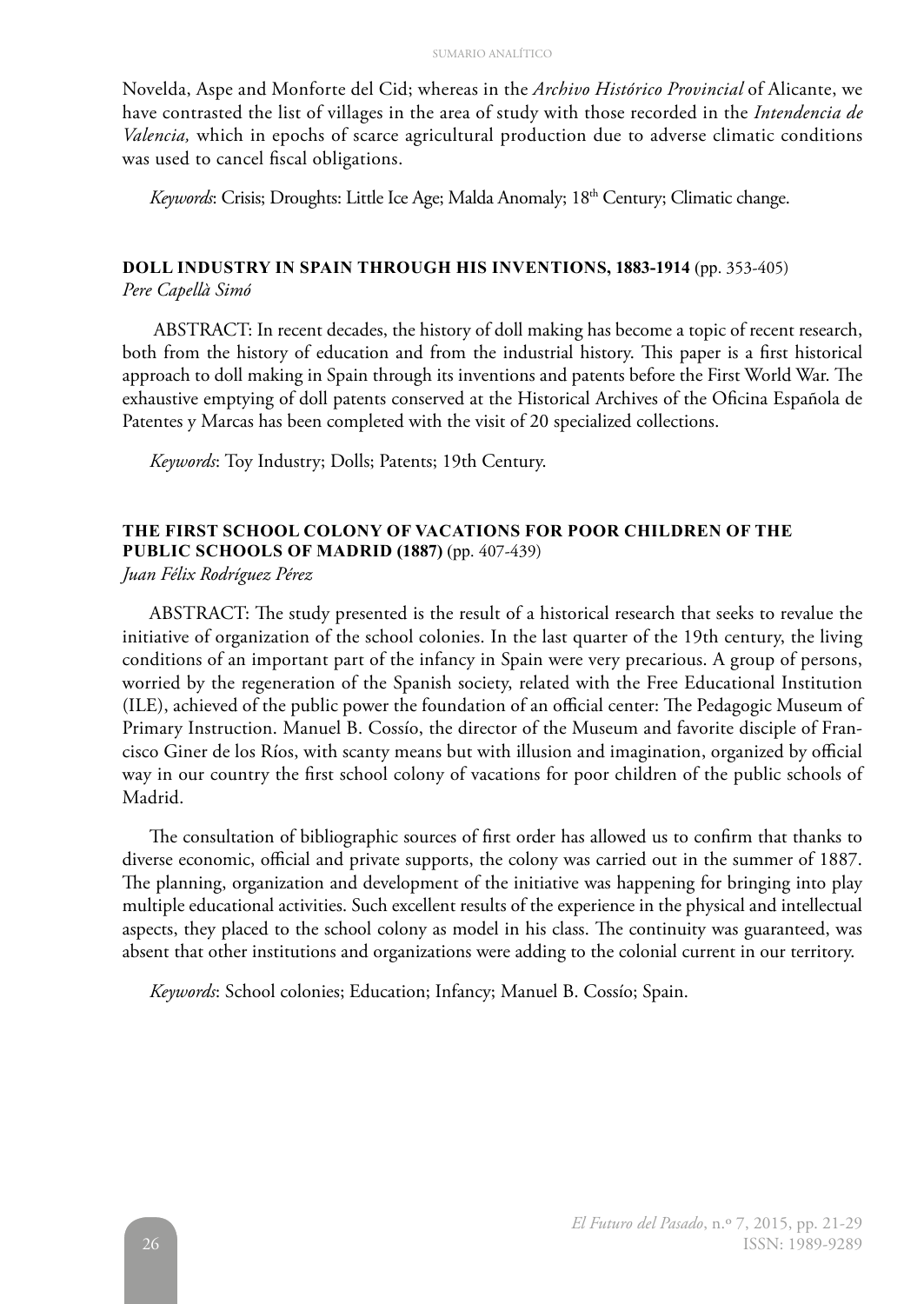## **CREATING PLACES OF PUBLIC MEMORY THROUGH THE NAMING OF SCHOOL BUILDINGS. A CASE STUDY OF URBAN SCHOOL SPACES IN BOLOGNA IN THE 19TH AND 20TH CENTURIES** (pp. 441-458)

*Mirella D'Ascenzo*

ABSTRACT: This contribution sets out to analyse the official names of Italian schools in the  $19<sup>th</sup>$  and  $20<sup>th</sup>$  centuries, considering these schools as places of civil, political and scholastic memory. Studying national legislation and based on historical research into specific schools in Italy, the work focuses on the naming of the school buildings found today in the city of Bologna (Italy) during the period from Unification until the Second World War. Examining as-yet unexplored archive sources, the study investigates the motivations underlying the school names, the contexts in which they were debated and decided, the inauguration ceremonies and the relative official speeches given by the authorities, the stones laid or busts displayed in or outside the schools and the complex scenography set up for the local people offering a «pedagogic» and yet political discourse, as an authentic educational heritage of «public memory» and political pedagogy for the generations of the time and those to come. This study also shows some interesting surprises concerning famous and less well-known figures and personalities pointed out in the local school memory but legible on many levels of historical and educational interpretation. This work has confirmed that officially named of Italian school buildings are authentic places of memory assigned from birth to play a civil and public function for national education and cultural memory, as well as the literacy of the new generations.

*Keywords*: School memories; School buildings; Nation building; Public memory; Cultural memory.

#### **CARNIVAL AND MUSIC IN SALAMANCA IN THE LOCAL PRESS ALONG THE FIRST DECADE OF THE 20TH CENTURY** (pp. 459-476) *Francisco José Álvarez García*

ABSTRACT: Carnival festivals are undoubtedly one of the most deeply rooted customs within the social context of Salamanca in late nineteenth century. At the beginning of the twentieth century, many of those traditions were lost for diverse reasons, among them «murgas», «comparsas» and some other different types of instrumental groups.

Using the local press as historical source, this article summarizes the main musical interests in the city panorama of the time, by collecting the most relevant groups in Salamanca music scene.

*Keywords*: Carnival; Music; Salamanca; Twentieth Century.

#### **WILLIAM BUTLER YEATS AND LENNOX ROBINSON BEFORE THE IRISH SOCIAL DRAMA: THE SWAN OVERSHADOWED BY THE LION** (pp. 477-495) *Teresa Osuna Osuna*

ABSTRACT: This paper follows the play format, it structured in three acts for the start, the core and the ending in order to present the creative talent of two celebrities, they both essential for the Abbey Theatre within the frame of the Irish social drama of the early 20th Century: William Butler Yeats and Lennox Robinson. The first one gets to the top in poetry. He becomes such a gifted figure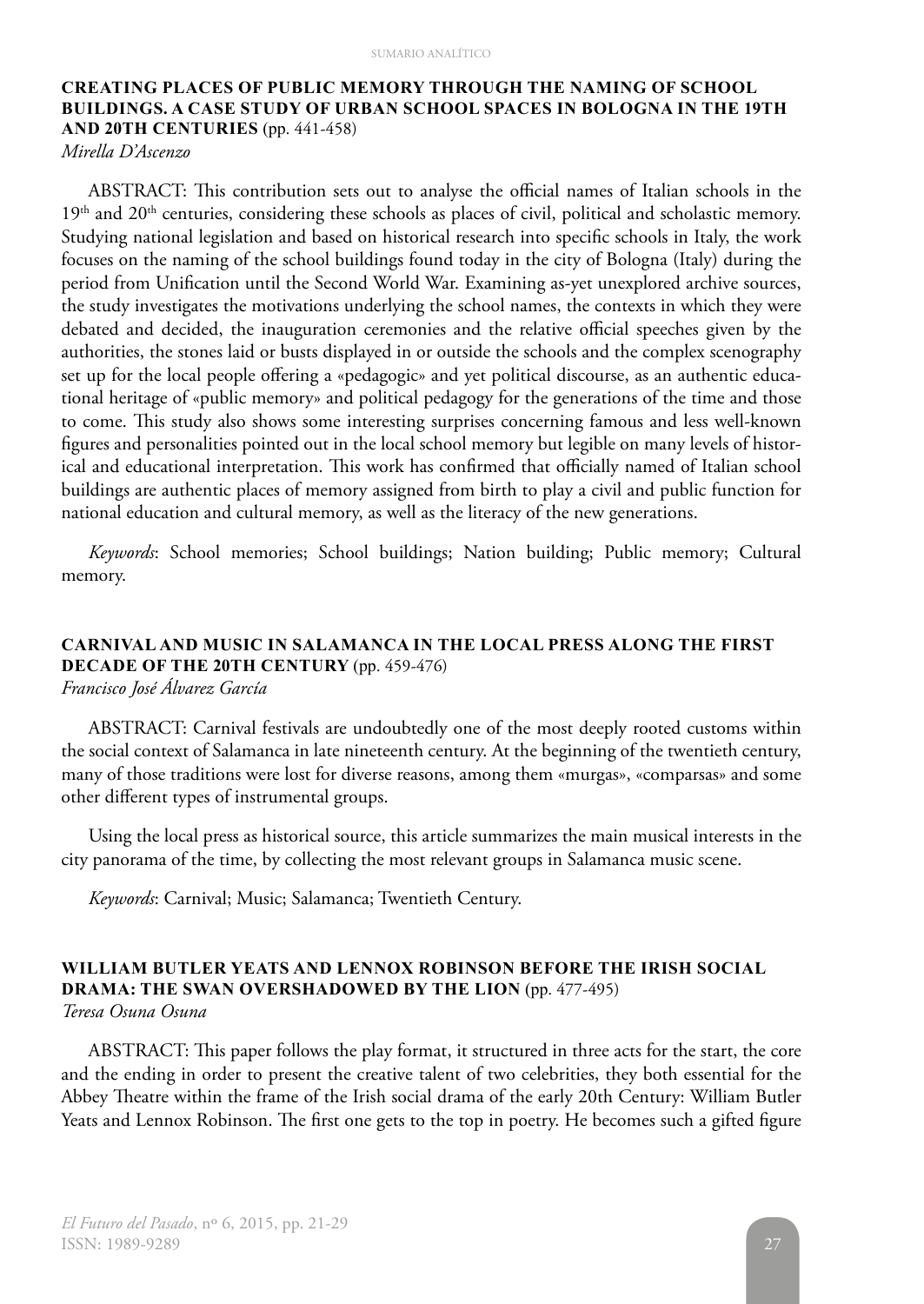and a myth in poetry that he eclipses the second one during their close relationship. They will depend on each other, and one will be overshadowed by the other in their complete commitment to *their* theatre. Once and for all, Lennox Robinson will introduce the realistic school in the Abbey Theatre, a school successfully promoted in the Continent by the Norwegian playwright Henrik Ibsen. Through a general view of Robinson´s plays we can watch his realistic stamp on the Abbey in opposition to Yeats´s line, the former leading the way on his social dramas and satire comedies. They will get Robinson to the top as a dramatist, and allow him to be recognized in full by Yeats and his contemporaries as a «Man of the Theatre».

*Keywords*: Yeats, William Butler; Robinson, Lennox; Theatre (Literary genre); Abbey Theatre (Space for drama); Realism (Literary movement); Ireland.

# **INSTITUTIONALIZATION OF FOOTBALL IN THE SPANISH ARMY (1919-1920).**

**ORIGINS OF FOOTBALL NATIONAL CHAUVINISM** (pp. 497-532)

*Xavier Torrebadella-Flix y Javier Olivera Betrán*

ABSTRACT: The object of study focuses on analysing how, when and why was incorporated and institutionalized football in the Spanish army and what was its impact on further development and overcrowding. From the original texts and critical discourse analysis offer an original interpretation of this process from the social historical, when football becomes a subtle instrument for the underlying branches of government. In the context of a national war situation (Morocco War, 1909-1927) and international (World War I, 1914-1918), the regenerationist speech in favour of football as a sport to promote their values and conditions in the process of physical preparation of the Spanish military troops sparked an intense debate over its introduction in the Spanish military. The echoes of the practice and dissemination of football in the First World War and the Allied triumph by imposing their model (also sports), the growing number of football in the Spanish territory with a high growth of practitioners and the creation of new clubs, the success of Spanish football in the Olympics in Antwerp in 1920 brought the birth of the 'Spanish fury' and the close analogy in military terminology and football sports lexicon contributed to its institutionalization in the Spanish army from 1919 1920. After these conditions the roots of what we call the Spanish football patriotism, a symbolic construction that has survived to this day as a propaganda device identity and promoted by various powers of the state to exercise social control of the masses and promote cohesion are rooted national.

*Keywords*: Social history; Football; Spanish Army; Military Sport; Morocco War; World War I.

#### **CITY OF CAMPO GRANDE: URBAN DAILY LIFE (60S AND 70S)** (pp. 533-551)

*Nataniél Dal Moro*

ABSTRACT: The central object of this article is the city of Campo Grande, current capital of the State of Mato Grosso do Sul, and try to recover the way as the city was described in records provided by the newspapers that addressed aspects of urban-city development that took place between the decades of the 60s and 70s. Years of intense rural exodus and sharp countryside-city migration, as well as of major transformations in infrastructure and in the everyday life of this metropolis, at that time the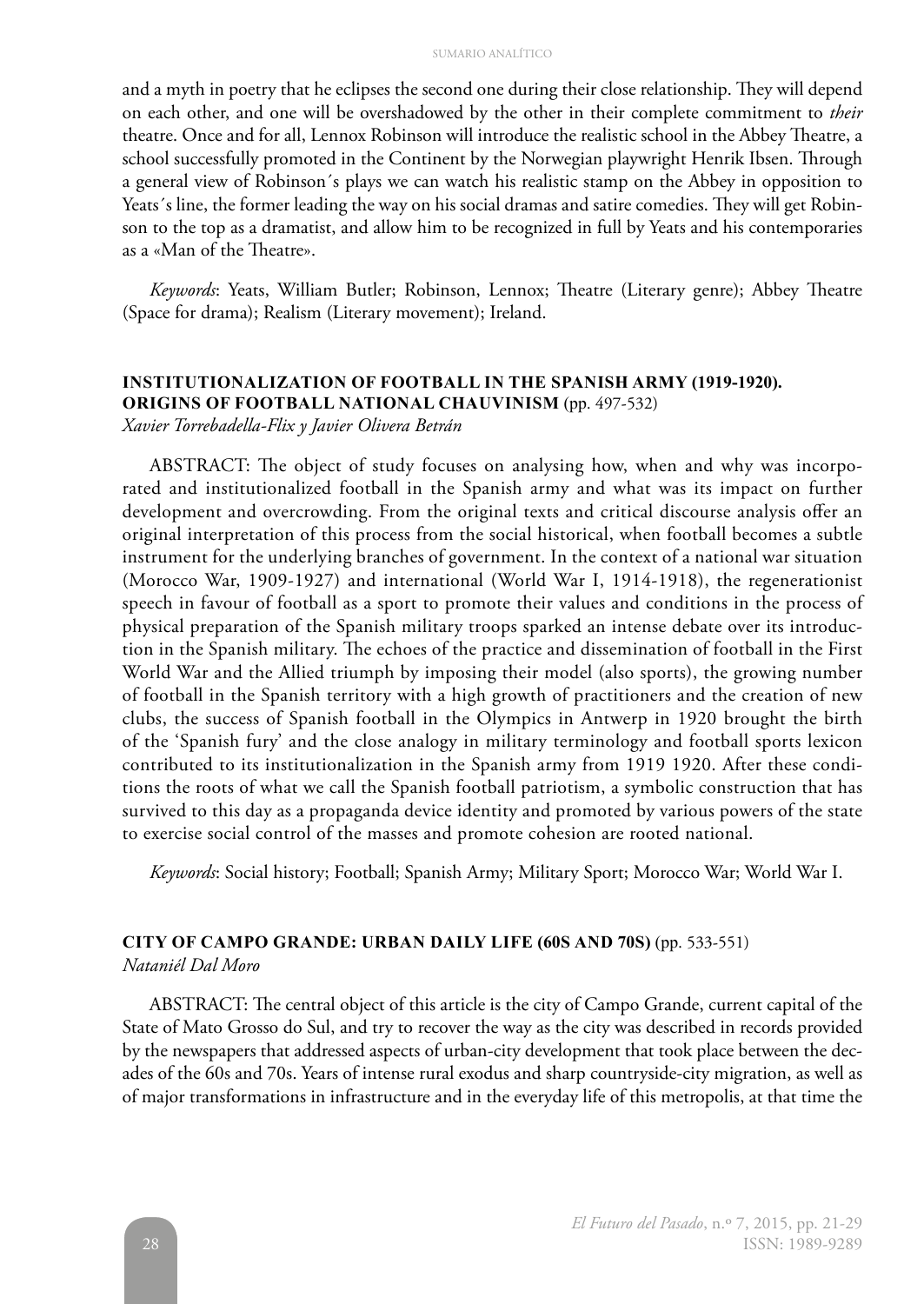most populous municipality of the then State of Mato Grosso, which sometimes was called Economic Metropolis of Western Brazil.

*Keywords:* City of Campo Grande; Urban daily life; Printed newspapers.

# **A TOOL FOR THE RECOVERY AND DISSEMINATION OF HERITAGE. NAVAL AND MARITIME MUSEUMS IN THE SPANISH-SPEAKING WORLD** (pp. 553-574)

*Fernando Díaz Pérez, Lorena Martínez Solís y Celia Chaín Navarro*

ABSTRACT: This article systematizes the information available for all the Naval and Maritime Museums in Spain and the Spanish-speaking countries of Latin America. The aim is to develop an online tool that will be permanently available from any location and will bring together useful and essential data about this type of cultural institutions, being serviceable for general users and particularly for researchers.

*Keywords*: Navy and Maritime Museums; Naval and Maritime heritage; Spain; Latin America; Dissemination of information; Web 2.0.